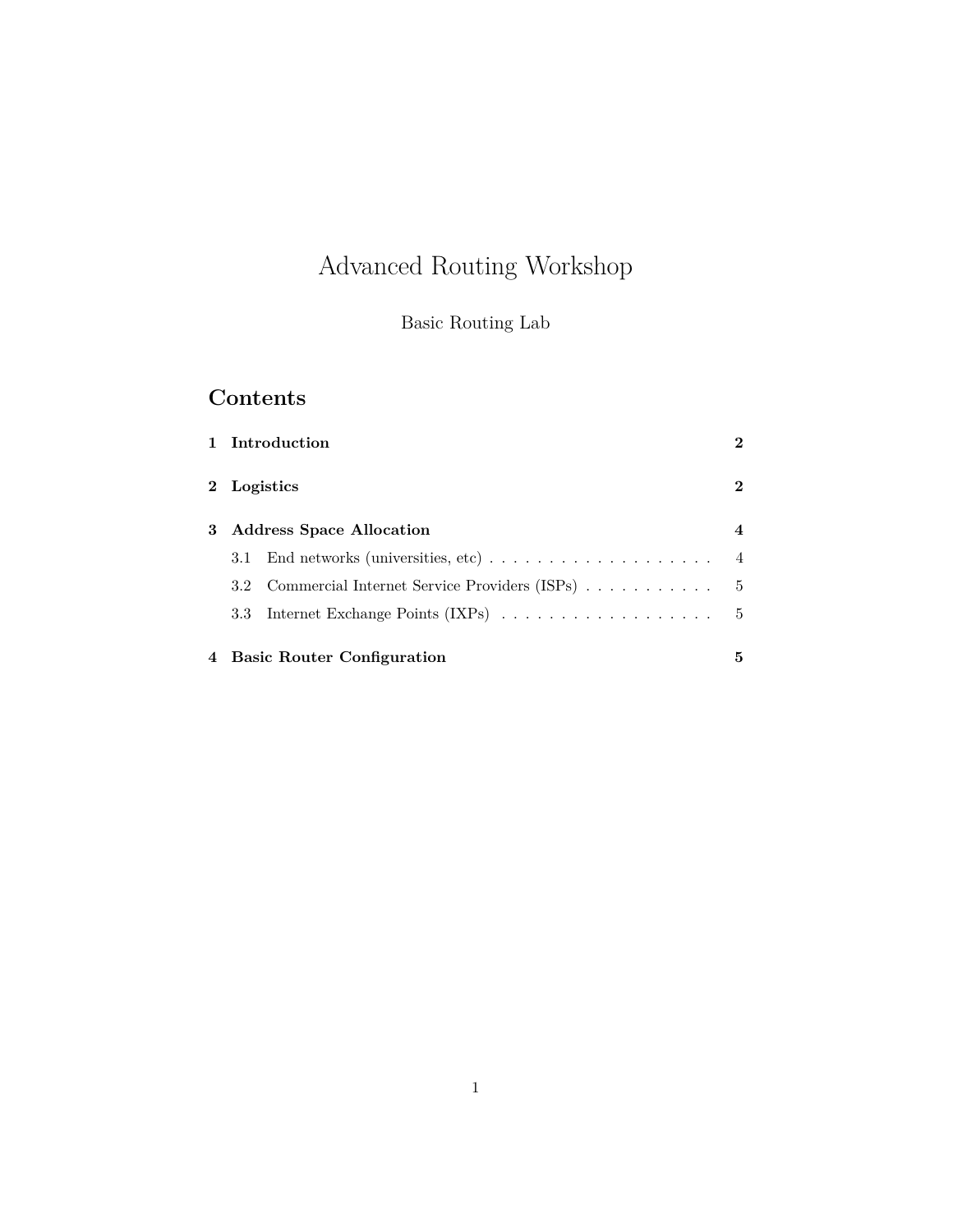### <span id="page-1-0"></span>**1 Introduction**

The purpose of this exercise is to:

- Configure the basics of a Cisco router
- Enable OSPF to exchange internal routing information
- Configure static routing towards a service provider



Figure 1: Physical Topology - Module 1

The network configuration is designed to be modular to allow the lab to grow as needed depending on the number of partipants. Each module will contain 1 ISP and 3 customer networks (universities, etc). Modules will be interconnected (see Fig. 3)

### <span id="page-1-1"></span>**2 Logistics**

Each participant will be assigned to a network. Depending on the number of participants, either a single person or a group will be responsible for the configuration of a router. You may be asked to rotate and work on a different router so that you have the opportunity to understand the network from another point of view.

As you go through the exercises, you will see examples of configurations for one or more routers. **Make sure to take those examples and adapt them to**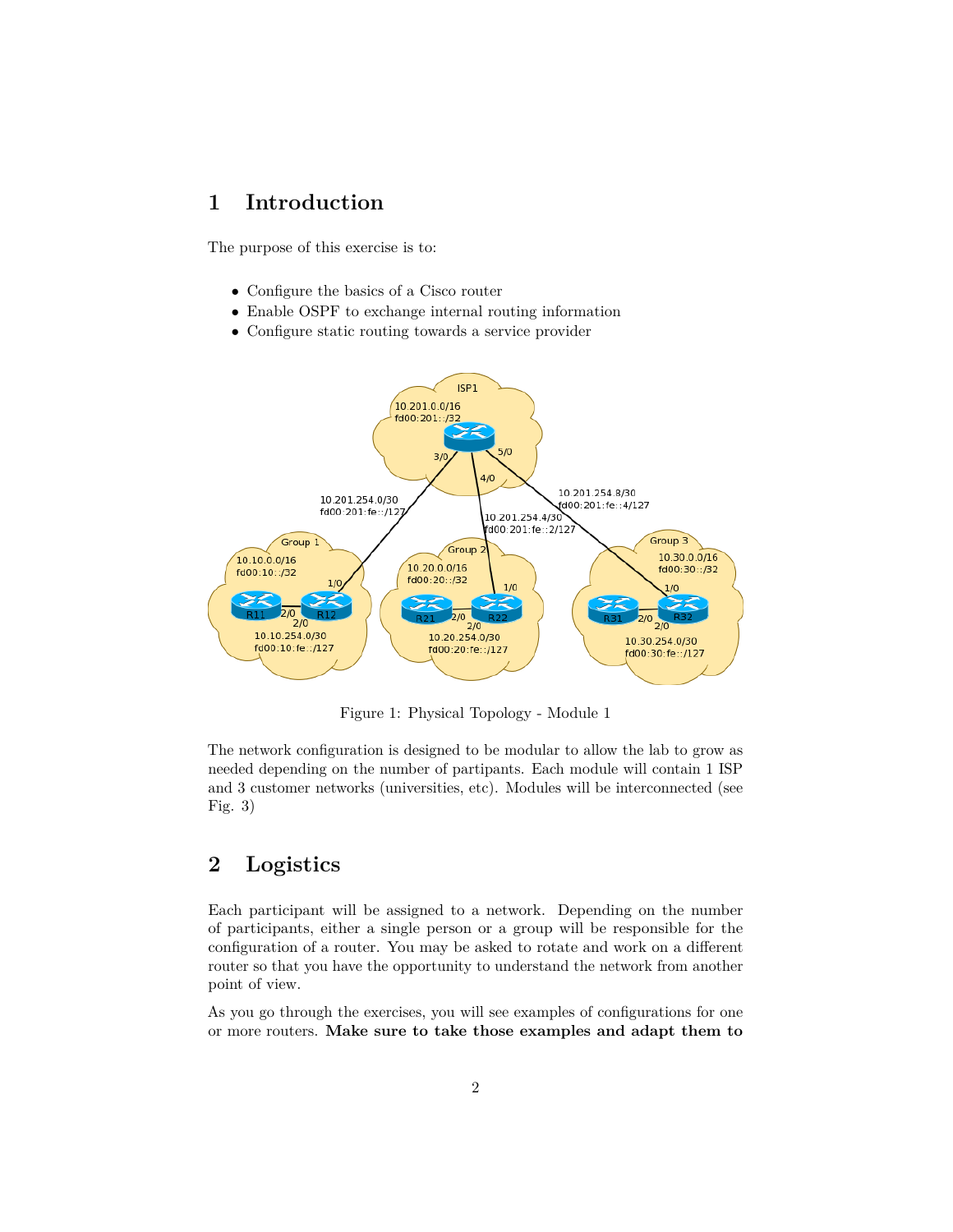

Figure 2: Physical Topology - Module 2



Figure 3: Topology with 2 modules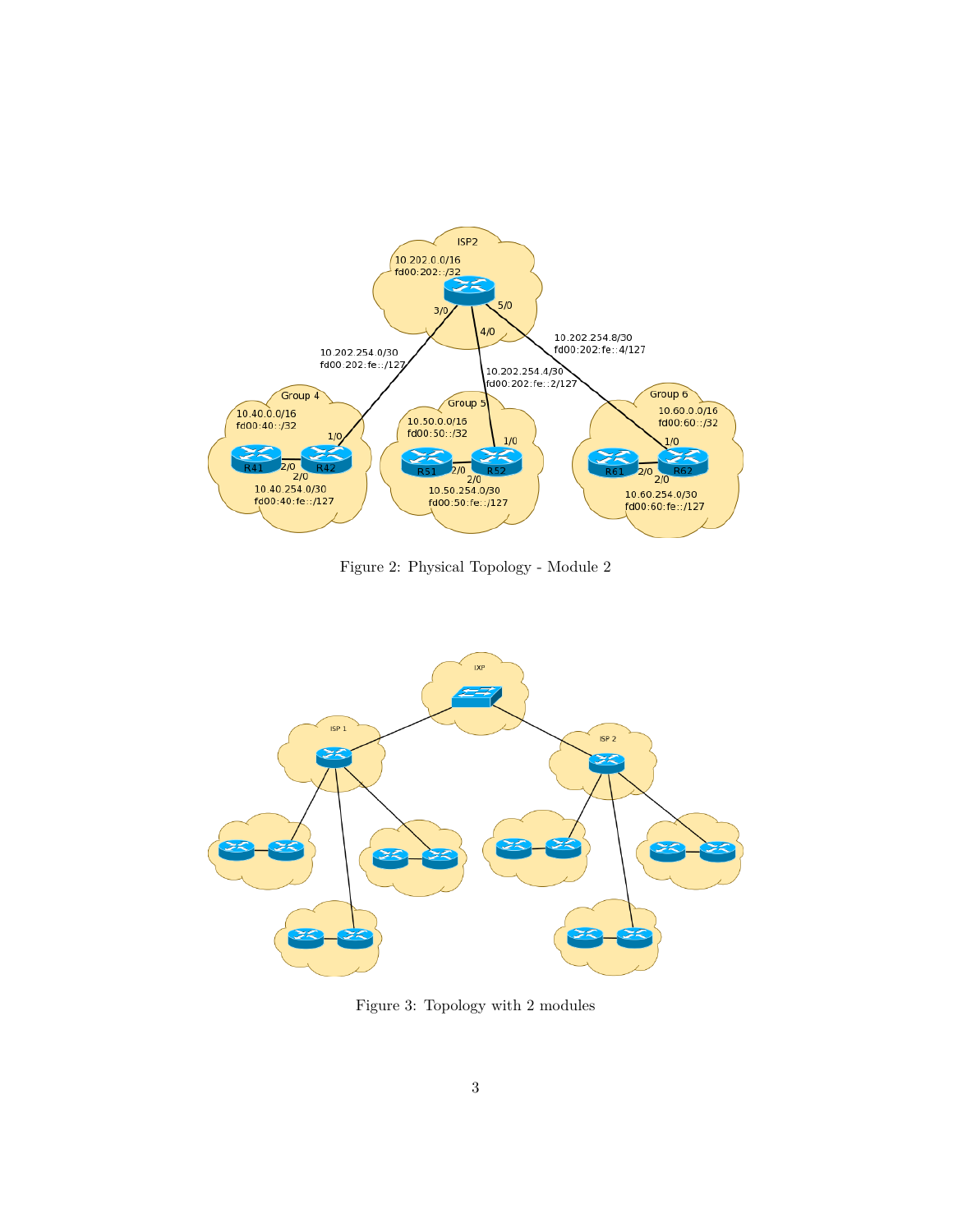#### **your own router, network topology and addressing scheme. Use the diagrams to guide you.**

Refer to the *Lab Access Instructions* document for information about logging into the routers that have been assigned to you.

### <span id="page-3-0"></span>**3 Address Space Allocation**

<span id="page-3-1"></span>

|  |  |  | 3.1 End networks (universities, etc) |  |  |
|--|--|--|--------------------------------------|--|--|
|--|--|--|--------------------------------------|--|--|

| Group IPv4     | $_{\rm IPv6}$                    | ASN |
|----------------|----------------------------------|-----|
| $\mathbf{1}$   | $10.10.0.0/16$ $fd00:10::/32$ 10 |     |
| $\overline{2}$ | $10.20.0.0/16$ $fd00:20::/32$ 20 |     |
| -3             | $10.30.0.0/16$ $fd00:30::/32$ 30 |     |

*The list will continue in the same pattern if there are more groups.* Each group will then further partition their space as follows:

| IPv4           | IPv6            | Description          |
|----------------|-----------------|----------------------|
| 10.X0.0.0/17   | fd00:X0::/40    | End user space       |
| 10.X0.254.0/24 | fd00:X0:fe::/64 | Point-to-point links |
| 10.X0.255.0/24 | fd00:X0:ff::/64 | Router loopbacks     |

Where X is your group number  $(1,2,3...)$ 

Prefixes for point to point links will be of length /30 for IPv4 and /127 for IPv6 (we will adopt the recommendations of RFC6164 for IPv6 inter-router links):

| IPv4           | IPv6                                | Description  |
|----------------|-------------------------------------|--------------|
|                | $10.X0.254.0/30$ $fd00:X0:fe::/127$ | $P2P \neq 1$ |
| 10.X0.254.4/30 | fd00:X0:fe::2/127                   | $P2P \#2$    |
| 10.X0.254.8/30 | fd00:X0:fe::4/127 P2P #3            |              |
|                |                                     |              |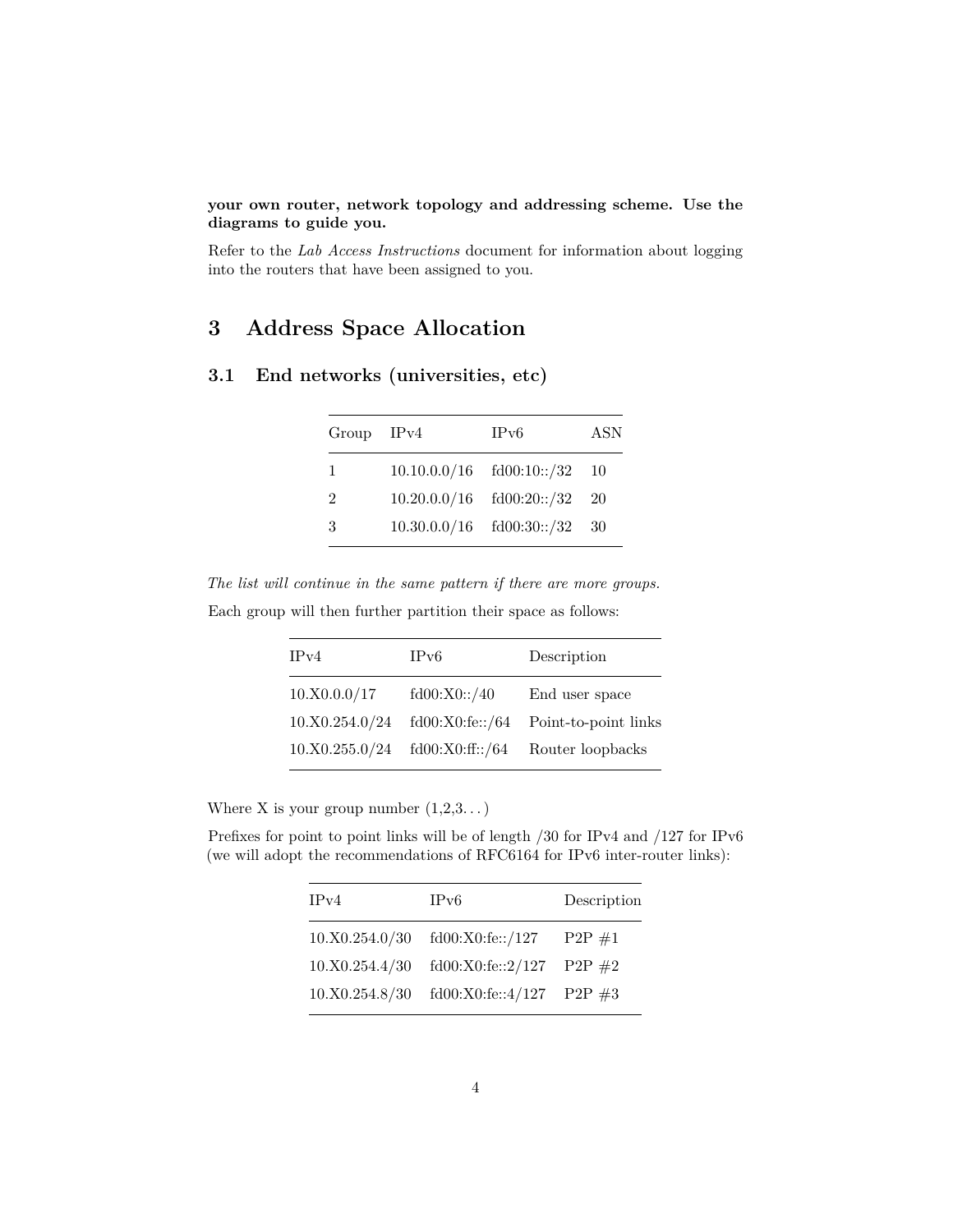. . . and so on.

Router loopback addresses will be of size /32 for IPv4 and /128 for IPv6:

| IPv4 | IPv6                                          | Description |
|------|-----------------------------------------------|-------------|
|      | 10.X0.255.1/32 fd00:X0:ff::1/128 RX1 Loopback |             |
|      | 10.X0.255.2/32 fd00:X0:ff::2/128 RX2 Loopback |             |

<span id="page-4-0"></span>**3.2 Commercial Internet Service Providers (ISPs)**

|               | $ISP$ $IPv4$ | IP <sub>v6</sub>                    | ASN |
|---------------|--------------|-------------------------------------|-----|
| 1.            |              | $10.201.0.0/16$ $fd00:201::/32$ 201 |     |
| $\mathcal{D}$ |              | $10.202.0.0/16$ $fd00:202::/32$ 202 |     |

. . . and so on.

#### <span id="page-4-1"></span>**3.3 Internet Exchange Points (IXPs)**

|   | $IXP$ $IPv4$ | IPv6                            |
|---|--------------|---------------------------------|
| 1 |              | $10.251.1.0/24$ fd00:251:1::/64 |

### <span id="page-4-2"></span>**4 Basic Router Configuration**

1. Name the router

enable config terminal hostname R11

2. Configure Authentication

```
aaa new-model
aaa authentication login default local
aaa authentication enable default enable
```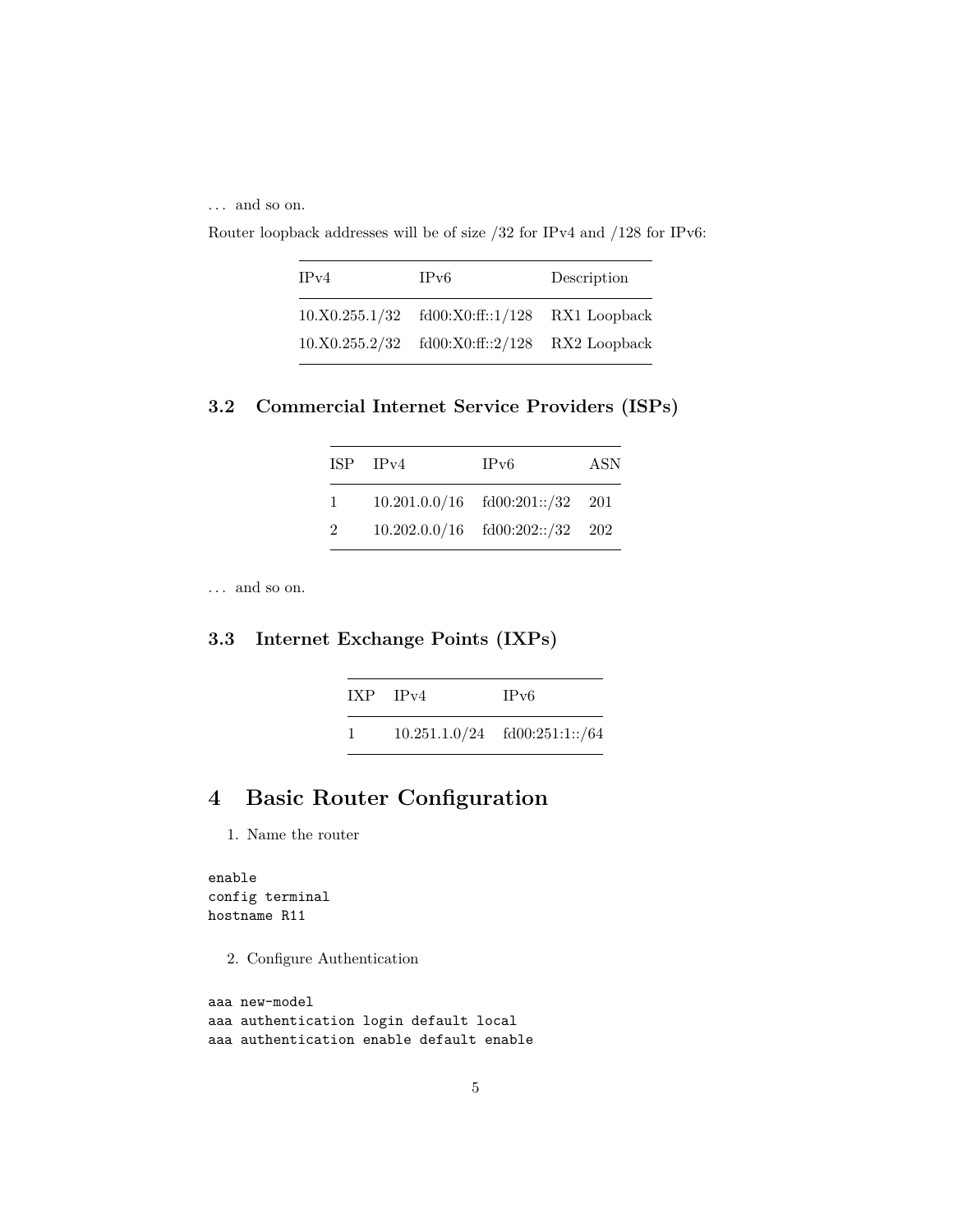username nsrc secret nsrc enable secret nsrc service password-encryption line vty 0 4 transport preferred none line console 0 transport preferred none

3. Configure logging

no logging console logging buffered 8192 debugging

4. Disable DNS resolution

#### no ip domain-lookup

5. Make sure the router understands CIDR. This is the default setting in recent IOS versions, but just in case.

### ip subnet-zero

- ip classless
	- 6. Disable source routing
- no ip source-route
	- 7. Activate IPv6 routing

#### ipv6 unicast-routing

8. Exit configuration mode and save

#### end write memory

9. Configure your interfaces according to the diagram

*Notice that for the links to the ISP we will use the ISP's addresses, while for internal links we use internal addresses.*

On R11: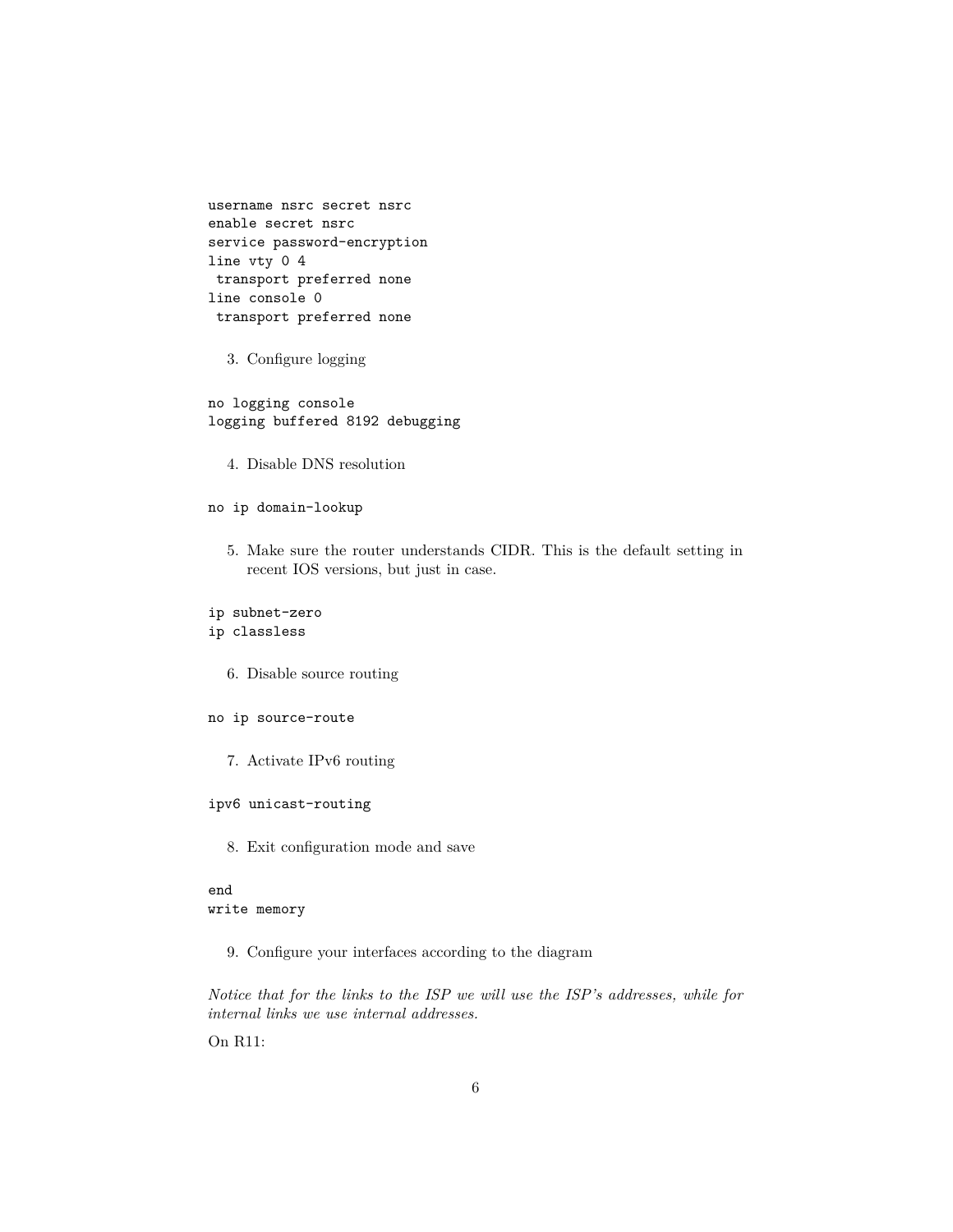```
interface GigabitEthernet2/0
description P2P Link to R12
ip address 10.10.254.1 255.255.255.252
no ip directed-broadcast
no ip redirects
no ip proxy-arp
ipv6 address fd00:10:fe::/127
ipv6 nd ra suppress
no shutdown
!
```

```
On R12:
```

```
interface GigabitEthernet1/0
description P2P Link to ISP1
ip address 10.201.254.2 255.255.255.252
no ip directed-broadcast
no ip redirects
no ip proxy-arp
ipv6 address fd00:201:fe::1/127
ipv6 nd ra suppress
no shutdown
!
interface GigabitEthernet2/0
description P2P Link to R11
ip address 10.10.254.2 255.255.255.252
no ip directed-broadcast
no ip redirects
no ip proxy-arp
ipv6 address fd00:10:fe::1/127
ipv6 nd ra suppress
no shutdown
```
Explanations for some of the above commands:

#### *no ip directed-broadcast*

An IP directed broadcast is an IP packet whose destination address is a valid broadcast address for some IP subnet, but which originates from a node that is not itself part of that destination subnet.

Because directed broadcasts, and particularly Internet Control Message Protocol (ICMP) directed broadcasts, have been abused by malicious persons, we recommend disabling the ip directed-broadcast command on any intereface where directed broadcasts are not needed (probably all).

*no ip proxy-arp*